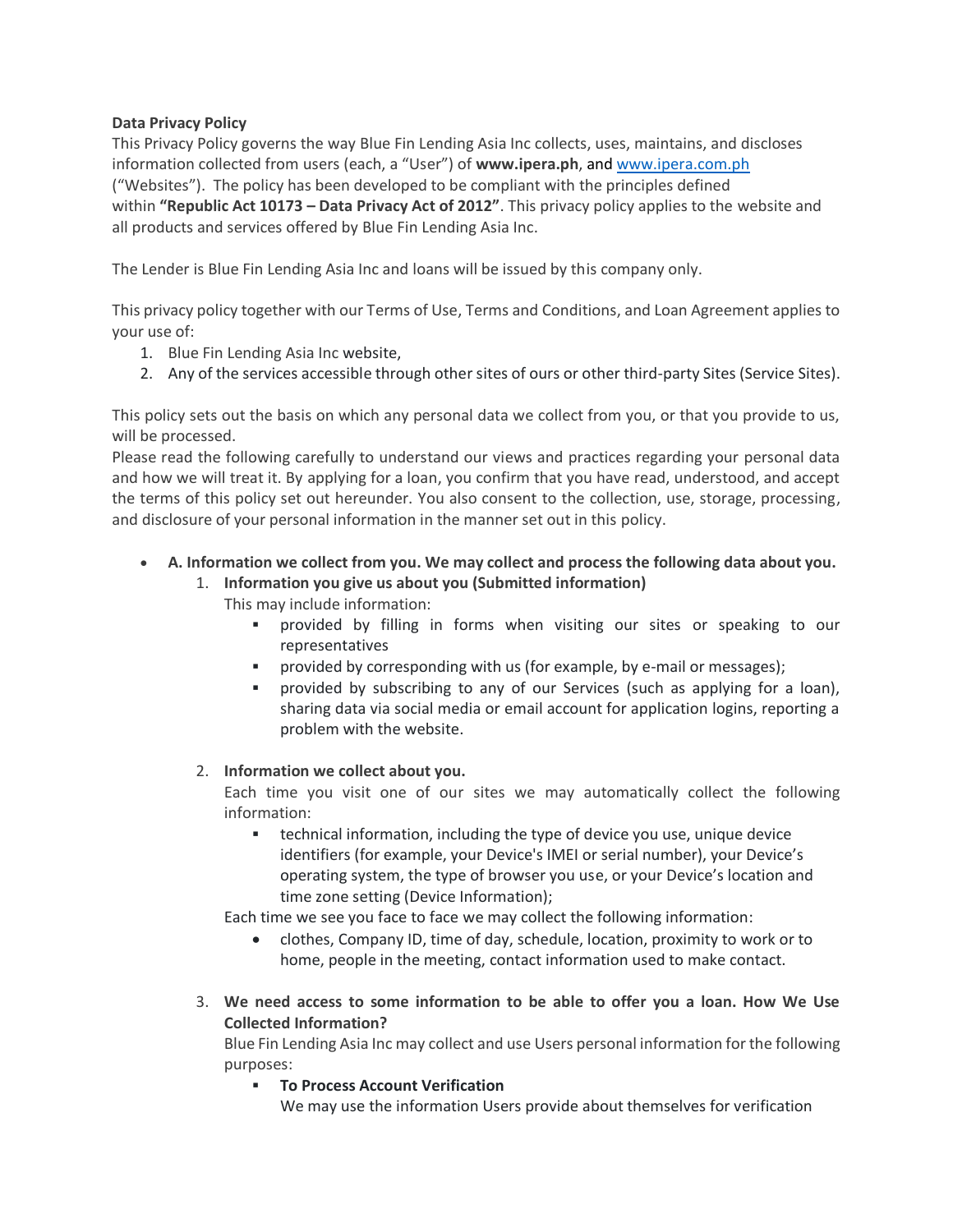purposes for the Users account. We do not share this information with outside parties except to the extent necessary to provide the service.

## **To Assess Credit Worthiness**

We may use the information provided during their loan application process, which includes additional current documentation related to financial activities, to access financial health and credit worthiness. This information is not shared with any outside parties except to the extent necessary to provide the services and facilitate payment and collection.

# **To Send Periodic Emails**

We may use the email address to respond to their inquiries, questions, and/or other requests.

**The data we collect from your application will help us offer you the right loan amount. The data collected would be safe and transported securely. We will also not share your data or sell it to anyone:**

- Geolocation: To get info if the borrower is within the Philippines;
- **•** SMS Messages: We are sending notifications for your reference for every login and transaction done;
- Accounts: To reach out to you via email and phone numbers if we need to;
- Camera and Storage: To upload ids and document required during the application process.
- **Also, we are collecting data for the purpose:**
- To comply with applicable laws, regulations, legal processes, or government request including but not limited to Know Your Customer Principles, Customer Due Diligence, Anti-Money Laundering and Anti-Terrorism Financing
- To provide and maintain the Service
- To notify you about changes to the Service
- To provide customer care and support
- To provide analysis or valuable information so that we can improve the Service
- To monitor the usage of the Service
- To detect, prevent and address technical issues

### 4. **Information we receive from other sources (Third Party Information).**

Due to the nature of the Services which we provide, we are required to work with a third party (including credit reference agencies) and we may receive information about you from them. This is to create an accurate credit scoring review that we use in our approval process.

### 5. **Unique application numbers.**

When you install or uninstall a Service containing a unique application number or when such a Service searches for automatic updates, that number and information about your installation, for example, the type of operating system and type of device, may be sent.

• **B. Tracking and cookies**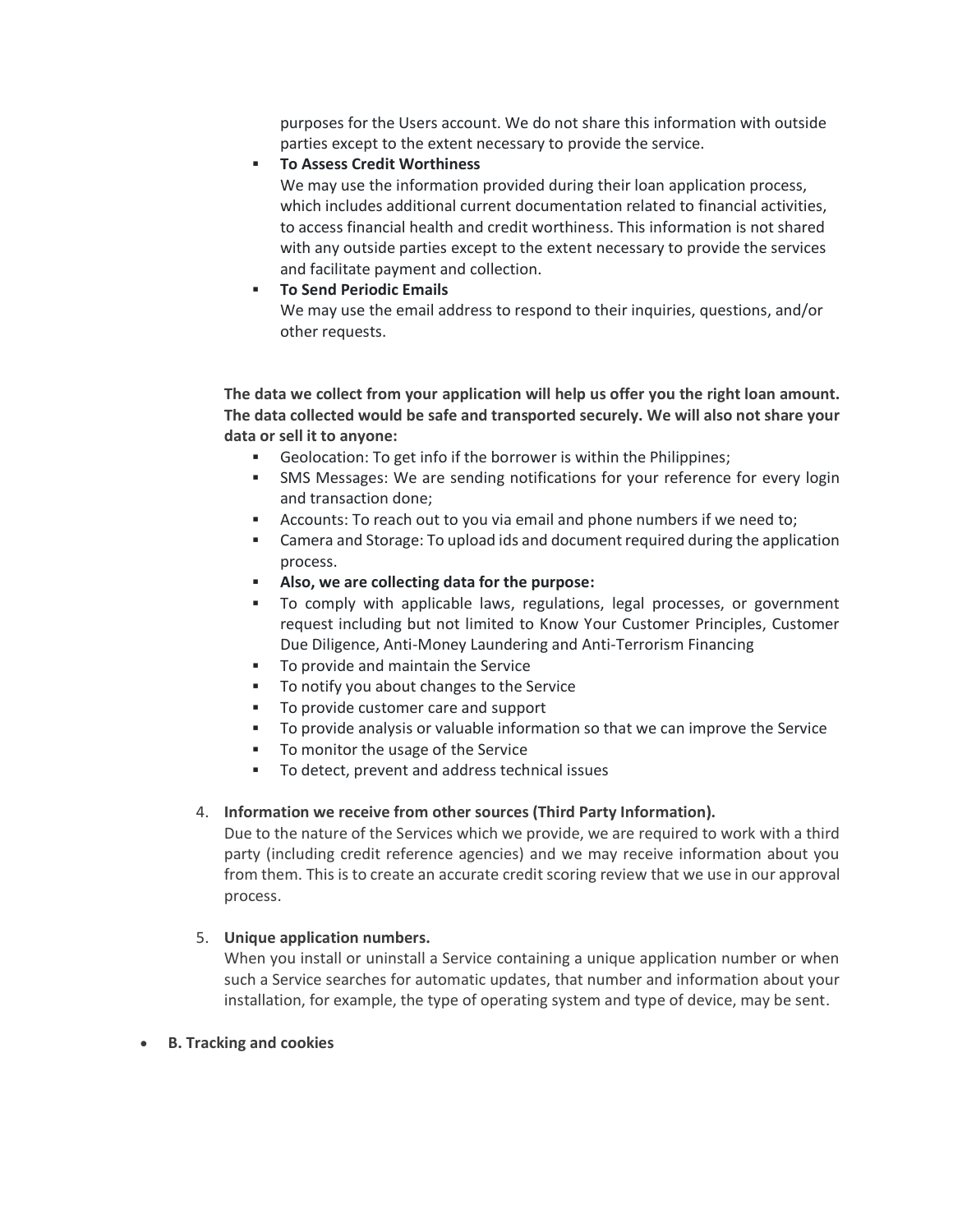We may use mobile tracking technologies and/or website cookies to distinguish you from other users of the Service Sites. This helps us to provide you with a good experience when you browse any of the Service Sites and allows us to improve our Service Sites.

# • **C. Uses made of the information**

We may associate any category of information with any other category of information and will treat the combined information as personal data in accordance with this Policy for as long as it is combined. Information collected by us shall be used for the purpose of determining whether or not to provide a loan, the amount of such loan and the terms and conditions applicable to such loan. Save in compliance with Philippines Republic Act 10173 – Data Privacy Act of 2012, we do not disclose information about identifiable individuals to other parties, but we may provide them with anonymous aggregate information about our users (for example, we may inform them that 100 women over the age of 35 have applied for a loan on any given day).

### • **D. Disclosure of your information**

We may disclose some or all the data we collect from you when you visit our website or meet our representatives face to face to credit reference bureaus or data analytics services.

We may disclose your personal information to any member of our group, which means our subsidiaries, affiliates, our holding company, and its subsidiaries.

We may disclose your personal information to third parties:

- if we sell or buy any business or assets, in which case we may disclose your personal data to the prospective seller or buyer of such business or assets.
- if Blue Fin Lending Asia Inc or substantially all its assets are acquired by a third party, in which case personal data held by it about customers will be one of the transferred assets.
- if we are under a duty to disclose or share your personal data to comply with any legal or regulatory obligation or request; and/or
- to enforce our Terms and Conditions and other agreements or to investigate potential breaches; report defaulters to any credit bureau; or for the purpose of publishing statistics relating to customers.

#### **E. Where We store your personal data**

- The data that we collect from you may be transferred to and stored in a highly secured database which locations are not disclosed to anyone outside our higher management team. By submitting your personal data, you agree to the collection, transfer, storing or processing of your personal data in the manner set out above. We will take all steps reasonably necessary to ensure that your data is treated, stored, and processed securely and in accordance with this privacy policy.
- Where we have given you (or where you have chosen) a password that enables you to access certain parts of our service sites, you are responsible for keeping this password confidential. Do not share your password with anyone.
- It is important to note that your password (OTP) is the key to your account. If you do share your password with others, you will be responsible for all actions taken in the name of your account and the consequences. If you lose control of your password, you may lose substantial control over your personal information and other information submitted to us. You could also be subject to legally binding actions taken on your behalf. Therefore, if your password has been compromised for any reason or if you have grounds to believe that your password has been compromised, you should immediately contact us. We have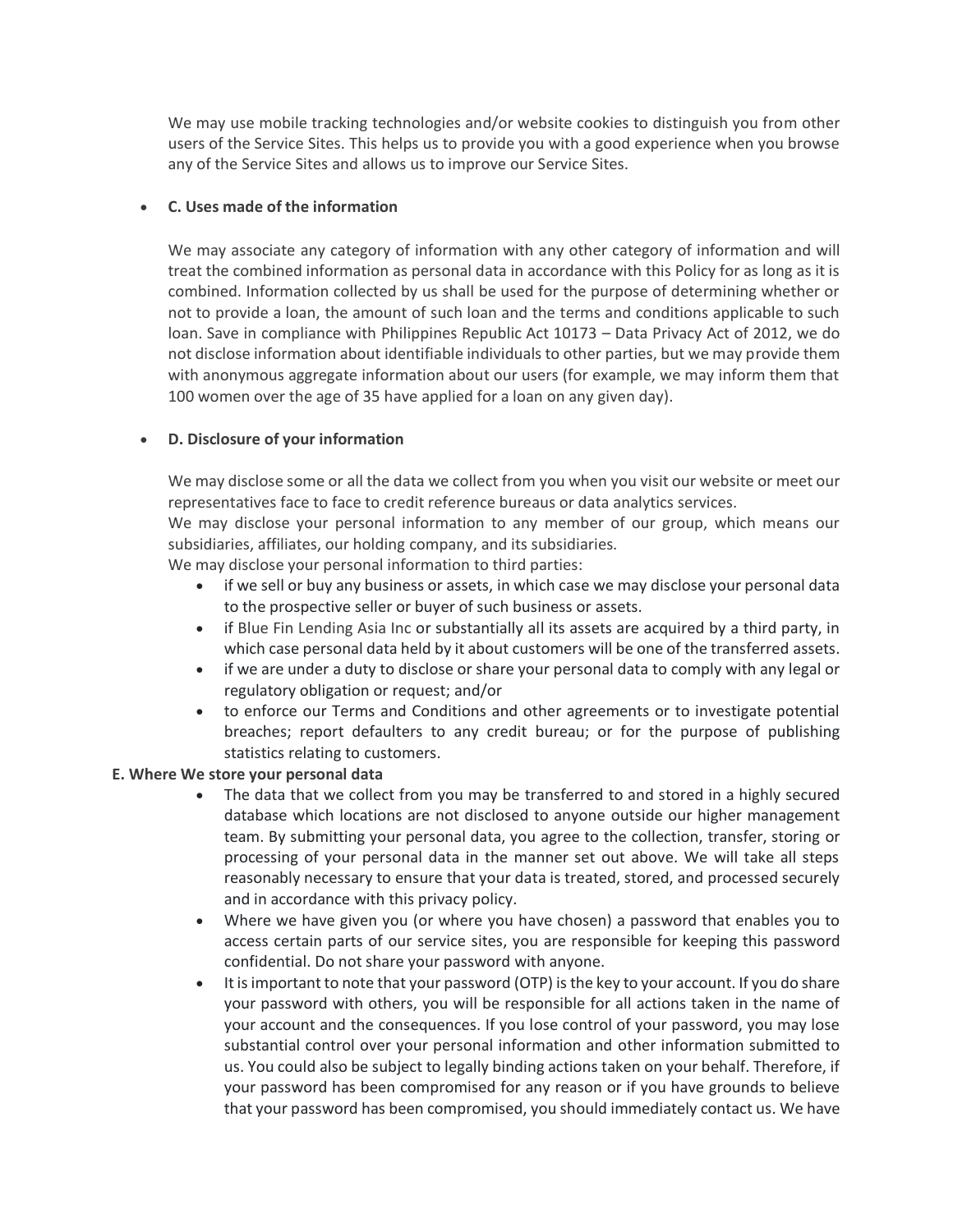enabled an auto-session expiration process in case you forgot to log out your account as an added security measure.

#### **F. How We Protect Your Information**

We adopt appropriate data collection, storage and processing practices and security measures to protect against unauthorized access, alteration, disclosure or destruction of your personal information, username, password, transaction information and data stored on our Site. We employ security protocols, such as firewall and data encryption, and other internal controls which are meant to safeguard all our servers and information systems, including the data stored in these systems.

- The data we collect from you may be transferred to and stored in a highly secured database which locations are not disclosed to anyone outside the higher management team. By submitting your personal data, you agree to the collection, transfer, storing or processing of your personal data in the manner set out above. We will take all steps reasonably necessary to ensure that your data is treated, stored, and processed securely and in accordance with this privacy policy.
- It is important to note that your OTP is the key to your account. If you do share your OTP with others, you will be responsible for all actions taken in the name of your account and the consequences. We have enabled an auto-session expiration process in case you forgot to log out your account as an added security measure.

### **G. Links to Other Sites**

Our Service does not address anyone under the age of 18 ("Children"). We do not knowingly collect personally identifiable information from anyone under the age of 18. If you are a parent or guardian and you are aware that your child or children have provided us with personal data, please contact us at customersupport@ipera.ph. If we become aware that we have collected personal data from children without verification of parental consent, we shall take steps to remove that information from our servers.

### **H. Your rights**

We will use your data for the purposes of compiling statistics relating to our user base or loan portfolio and may disclose such information to any third party for such purposes, provided that such information will always be anonymous.

- Right to Rectification: OTP's are auto-generated
- Right of Access, Erasure, and Restrict Processing: Users can request access or erasure of their personal information, as well as request restriction on further processing of their personal information by contacting us at customersupport@ipera.ph. Please allow up to 30 days for requests to be processed. We reserve the right to charge a reasonable fee to process excessive or repeated requests.
- Right to lodge a complaint with a supervisory authority. Should you feel your data privacy rights are not being adequately protected by us, you have the right to lodge a formal complaint with the appropriate supervisory authority.

Should we wish to use your information for marketing purposes, we will inform you prior to such use. You shall be entitled to prevent such usage by informing us, within 10 days of being informed of the proposed use, that you do not wish to disclose such information.

### **I. Changes to privacy policy**